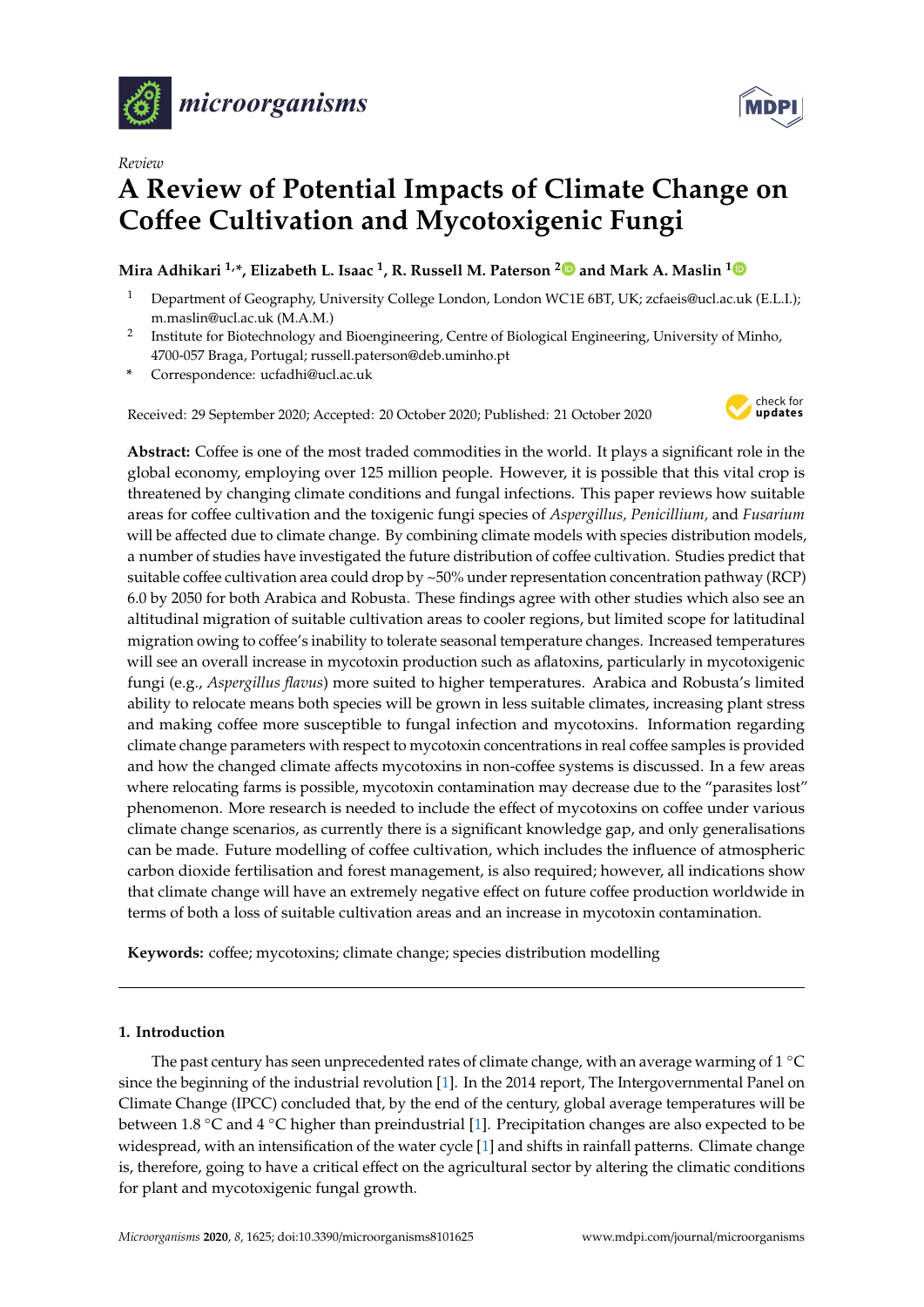Coffee is the world's 121st most traded agricultural commodity, with over 9.5 billion kg produced in 2018 with a total trade value of \$30.9 billion [\[2\]](#page-8-1). In Burundi, 17% of the country's exports are coffee [\[3\]](#page-8-2) and, in Ethiopia, coffee exports are responsible for 25% of export income [\[4\]](#page-8-3), highlighting these nation's dependence on it for economic stability. While countries such as in Brazil and Vietnam produce coffee on an intensive scale [\[5\]](#page-8-4), in many others such as Ethiopia and Uganda, coffee is grown on small family farms. In Uganda alone, there are around 500,000 farms smaller than one hectare [\[6\]](#page-8-5). This means that many farmers do not have access to the funds and infrastructure for irrigation or expensive pesticides/fungicides, relying entirely on the natural climate to grow their crops. This makes them particularly vulnerable to mycotoxin contamination. Coffee production increased by 57% over the period 2012–2016 [\[7\]](#page-8-6). This reflects the rising demand and the growth of this part of the agricultural sector; therefore, the importance of investigating how climate change will affect the plant cannot be overlooked. The increased demand for coffee also highlights the need to understand how mycotoxin concentrations will change in the future to be able to effectively regulate safe limits for human consumption. This paper reviews the current state of research on the impact of climate change on coffee production which will be highly associated with mycotoxigenic fungi growth and mycotoxin production [\[8\]](#page-8-7).

### **2. Co**ff**ee Growth Cycle**

Germination of a coffee seed takes 1–2 months [\[9\]](#page-8-8) and the plant takes approximately 3 years to mature and begin producing fruit [\[10\]](#page-8-9). The growth of flower buds is stimulated by day length and cooler temperatures, conditions that are present as the dry season begins [\[10\]](#page-8-9). During the dry season, flower buds become dormant and flowering can only begin once this dry spell is broken [\[9\]](#page-8-8). From here, the plant is fertilised either via self-pollination (pollination from the same tree) for Arabica or cross-pollination (pollination from a different tree) for Robusta [\[10\]](#page-8-9). The flowers bloom for less than two weeks, followed by the development of the coffee cherries. Development takes 6–9 months for Arabica and 9–11 months for Robusta [\[9\]](#page-8-8). At this stage, the berries turn from green to deep red and are ready for harvesting. Cultivated coffee trees have a life span of ~30 years [\[11\]](#page-8-10). Although they can live up to 80 years in the wild, the most productive years are 7–20.

#### **3. Optimal Climatic Conditions for Co**ff**ee**

Most coffee grown is made up of two species: *Co*ff*ea arabica* (Arabica) and *Co*ff*ea canephora* var. Robusta (Robusta), with the former making up 70% of all coffee grown globally, and the latter encompassing the remaining 30% [\[3\]](#page-8-2). Temperature and rainfall are important variables as the onset of the dry season and drops in temperature are key in terms of the plant flowering and, thus, producing beans. As coffee species do not tolerate large changes in seasonality, yet do not flourish in very hot conditions, altitude is also an important factor. For every 100 m, temperature decreases on average by 0.6 ◦C [\[12\]](#page-8-11). Higher altitudes in tropical regions, therefore, offer a cool environment where the yearly temperature does not fluctuate drastically, providing an ideal climate for coffee cultivation. The altitude cannot be too high, however, as temperatures below freezing can lead to frost damage, an irreversible process where ice forms within the cells, expanding them and causing the walls to burst [\[9\]](#page-8-8).

Arabica coffee originated in Ethiopia, growing within tropical forests at altitudes of 1600–2800 m [\[13\]](#page-8-12). This region has well-distributed rainfall patterns, ranging from 1400–2000 mm for two-thirds of the year, with the last third being the dry season and coinciding with the coldest months [\[14\]](#page-9-0). Arabica's optimum rainfall is between 1200 and 1800 mm annually, and it prefers temperatures between 18 and 22 °C with little seasonal fluctuations [\[15\]](#page-9-1), although it can tolerate temperatures as low as 15 °C and up to 25 ◦C [\[9\]](#page-8-8). However, at these higher temperatures, photosynthesis is reduced, and chlorosis (yellowing of the leaves due to damaged chlorophyll) can occur [\[9\]](#page-8-8). These environmental requirements mean that Arabica is mostly grown in regions around the equator, with the major production areas being the Brazilian highlands, Central America, and Colombia [\[16\]](#page-9-2).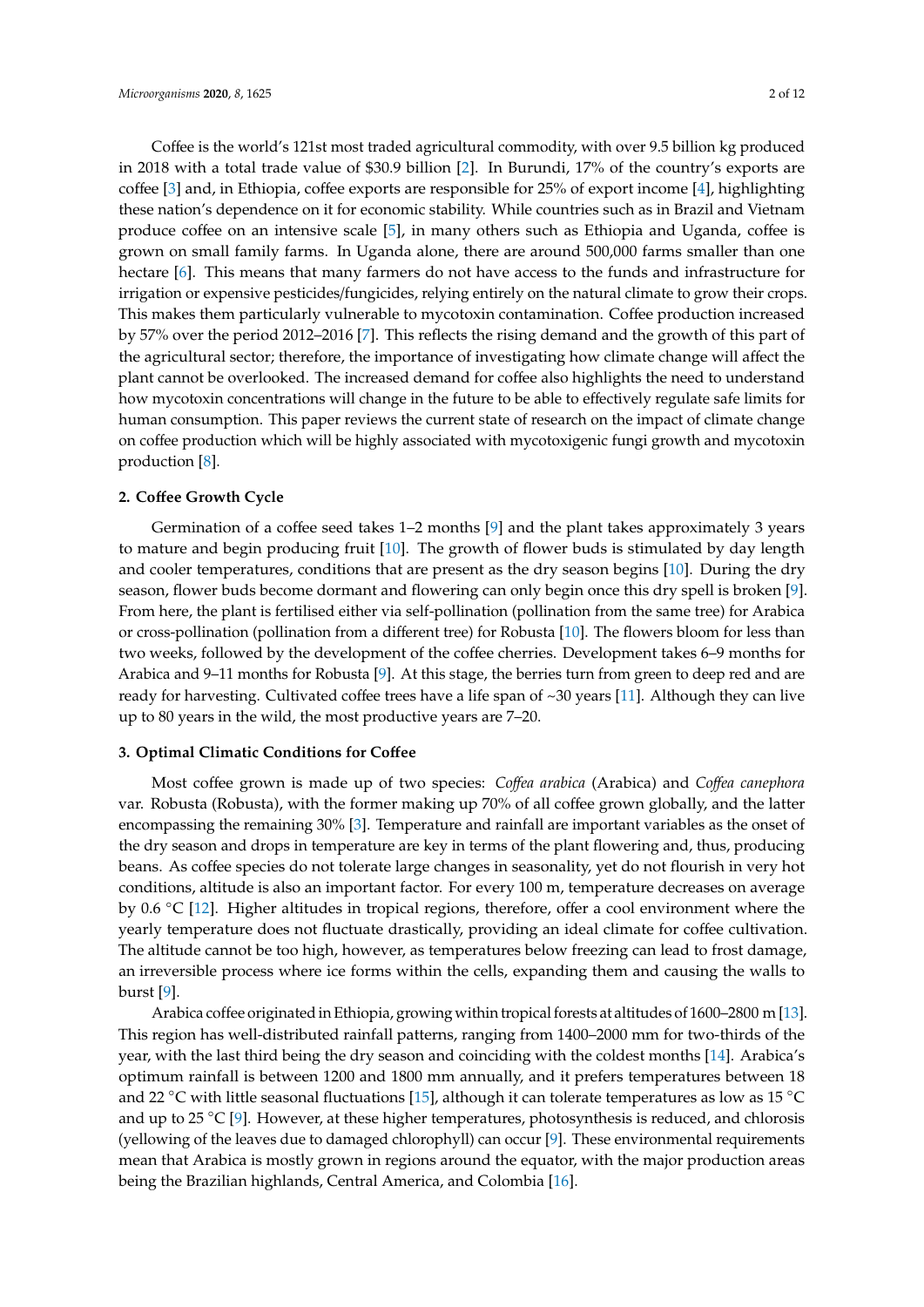Robusta is native to forests at lower altitudes surrounding the Congo river basin [\[15\]](#page-9-1), below 1000 m. The rainfall in this area is around 2000 mm, falling over a 10 month period, making the dry season much shorter [\[13\]](#page-8-12). Robusta's optimum rainfall is between 2000 and 2500 mm [\[9\]](#page-8-8). Although it is more resistant to higher temperatures than Arabica (optimum temperatures being between 22 and 28  $°C$ ), it is more sensitive to lower temperatures [\[11\]](#page-8-10). Photosynthesis becomes reduced only after temperatures over 30 ◦C are reached [\[9\]](#page-8-8). Robusta becomes vulnerable when the dry season exceeds 3–4 months due to high evapotranspiration. This is because of the higher temperatures it grows in and its preference for a higher relative humidity than Arabica (75% vs. 60%) [\[9\]](#page-8-8). Robusta's major exporters

Coffee species are vulnerable to a wide range of pests, bacterial, and fungal diseases. The biggest pest threat to coffee species is the coffee berry borer (*Hypothenemus hampei*), an insect which burrows into the coffee fruit, laying its eggs inside. When the larvae hatch, they consume what is left of the berry, turning it rotten [\[17\]](#page-9-3). The insect damage is known to cause an increase in fungal infection [\[8\]](#page-8-7). Bacterial diseases include halo blight, leaf spot, and coffee leaf scorch and are responsible for significant reductions in coffee yields [\[18\]](#page-9-4). Fungal diseases include coffee berry disease, coffee wilt disease, and coffee leaf rust.

#### **4. Mycotoxigenic Fungi**

are Vietnam, West Africa, and Indonesia [\[16\]](#page-9-2).

This review focuses on the mycotoxins which are produced by some species of fungi. Mycotoxins are secondary metabolites produced by toxic fungi that have infected the plant either during cultivation or after (during processing or transport) and, thus can contaminate coffee at almost any stage [\[19\]](#page-9-5). These mycotoxins can cause sickness or death if ingested or inhaled by humans or animals [\[8\]](#page-8-7). The major mycotoxin-producing fungal species are *Aspergillus, Penicillium*, and *Fusarium*, which produce mycotoxins such as ochratoxin A (OTA), fumonisins, and aflatoxins [\[8](#page-8-7)[,20\]](#page-9-6).

Ochratoxin A (OTA) is produced by several *Aspergillus* species, including *A. ochraceus, A. alliaceus, A. carbonarius, A. glaucus*, and *A. niger* [\[19\]](#page-9-5). It is also produced by *Penicillium verrucosum*. In tropical conditions where coffee is grown, *A. ochraceus* is the major source of OTA, with optimum temperatures for production being between 25 and 30 ◦C [\[21\]](#page-9-7). *P. verrucosum* grows optimally at lower temperatures (26 °C) and produces OTA at 25 °C [\[8\]](#page-8-7). Clearly, the ambient temperature of where coffee is grown will affect the growth of these fungi. This mycotoxin has been found on a range of crops, including barley, grapes, rye, wheat, and coffee. OTA is a kidney toxin, carcinogen, and immunosuppressant [\[22\]](#page-9-8). Table [1](#page-2-0) indicates the concentrations of OTA in various countries around the world and the global mean concentration.

| Country/Territory | <b>OTA Concentration</b><br>(mg/kg) | Country/Territory  | <b>OTA Concentration</b><br>(mg/kg) |
|-------------------|-------------------------------------|--------------------|-------------------------------------|
| Turkey            | 79.0                                | <b>Brazil</b>      | 1.81                                |
| Philippines       | 52.7                                | Portugal           | 1.71                                |
| France            | 38.9                                | Ethiopia           | 1.53                                |
| Panama            | 21.3                                | Argentina          | 1.39                                |
| South Korea       | 5.62                                | Switzerland        | 1.30                                |
| Spain             | 4.52                                | Italy              | 1.21                                |
| Cyprus            | 3.90                                | Chile              | 1.10                                |
| Malaysia          | 3.48                                | Thailand           | 0.89                                |
| Vietnam           | 2.86                                | Czech Republic     | 0.84                                |
| Denmark           | 2.82                                | Japan              | 0.48                                |
| Kuwait            | 2.56                                | Taiwan             | 0.35                                |
|                   |                                     | Global pooled mean | 3.21                                |

<span id="page-2-0"></span>**Table 1.** Ranked order of countries on the basis of mean concentration of ochratoxin A (OTA; mg/kg) in coffee and coffee-based products (Khaneghah et al. 2019 [\[23\]](#page-9-9)).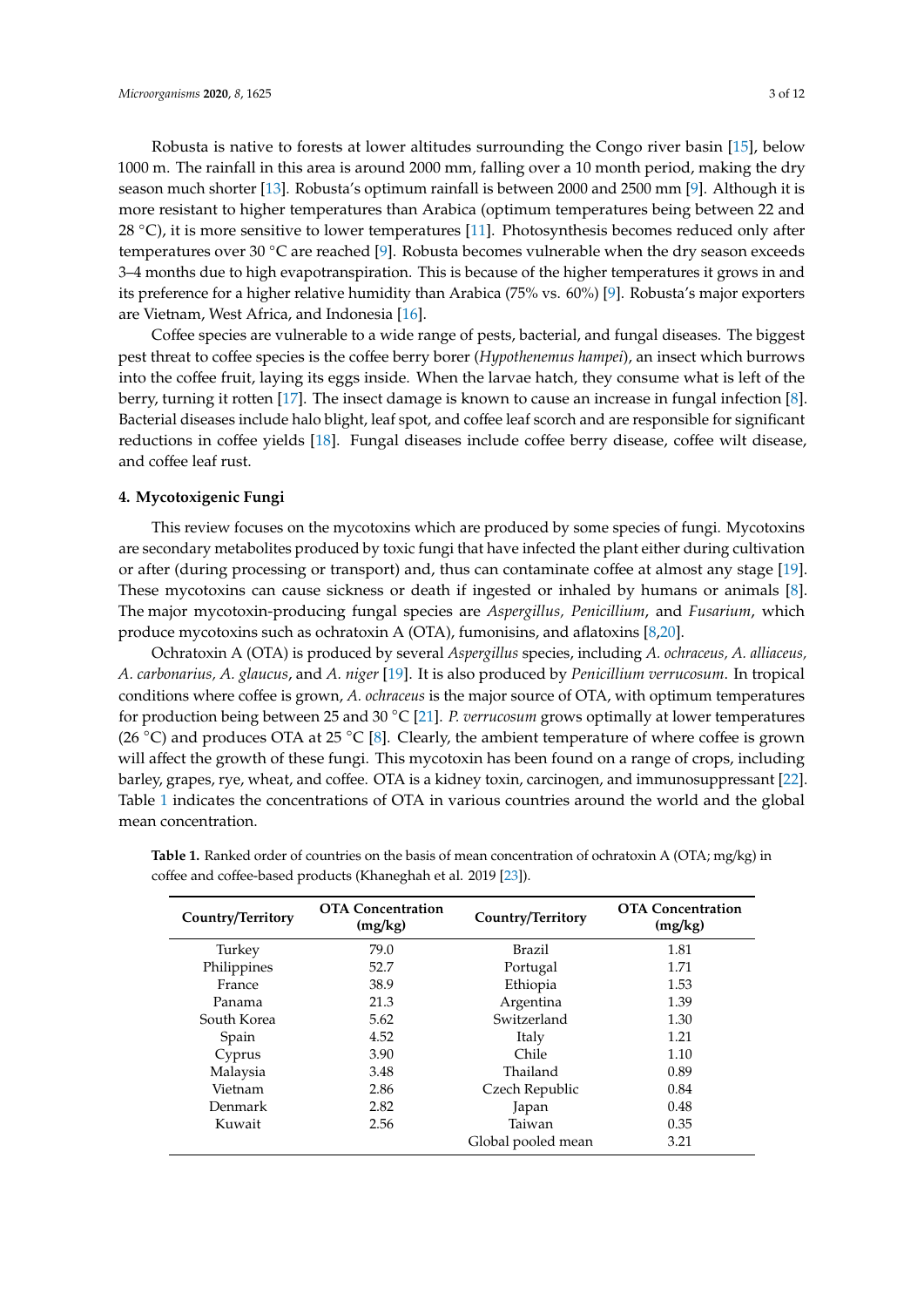Fumonisins are a group of 15 mycotoxins documented to have contaminated a range of different crops from maize and grains, to vines, although the major mycotoxin is fumonisin  $B_1$  [\[24\]](#page-9-10). Fumonisins are predominantly produced by *Fusarium verticillioides*, *Fusarium proliferatum*, and *Fusarium nygamai* [\[19\]](#page-9-5). They are linked with oesophageal cancer and have carcinogenic effects on animals [\[19\]](#page-9-5). Fumonisin production is thought to reach its maximum at around 30  $°C$  [\[25,](#page-9-11)[26\]](#page-9-12).

Aflatoxins are the most toxic of all of the mycotoxins covered in this review and have one of the higher recorded temperature optima (33–35 °C) of the three mycotoxins, meaning that they may persist in the most extreme climate warming conditions [\[27\]](#page-9-13). They also prefer higher humidity, making them well suited to tropical conditions. Aflatoxins are produced predominantly by *Aspergillus flavus* and *Aspergillus parasiticus* [\[8\]](#page-8-7). The dominant aflatoxin produced (aflatoxin B1) is also the most powerful naturally occurring carcinogen [\[19\]](#page-9-5) and, hence, it is of particular importance to understand how levels of this mycotoxin may shift with the climate change that coffee will also experience. Aflatoxin contamination is worst during drought years as they are xerotolerant [\[19\]](#page-9-5), and production reaches its optimum between 28 and 30 ◦C [\[28\]](#page-9-14), while *A. flavus* itself can tolerate temperatures from 19–35 ◦C.

As mycotoxins can have such harmful consequences on human health, they are regulated by various bodies such as the Food and Drug Administration (FDA) and European Union (EU). Safe limits are usually based on acceptable daily quantities of each specific mycotoxin, although regulations vary between different institutions and there are no universal guidelines [\[19\]](#page-9-5). Monitoring mycotoxin levels in crops is critical as failure to do so can lead to large amounts of contaminated produce being destroyed, resulting in profound economic losses [\[19\]](#page-9-5) or serious risk to people. Crops containing mycotoxins can also sometimes be processed into animal feed, which, once ingested, can accumulate into milk or animal tissue [\[29](#page-9-15)[,30\]](#page-9-16) that is then consumed by humans. Good farming practice such as proper drying of crops can help to prevent mycotoxin contamination post harvest; however, there are still challenges with regard to preventing preharvest contamination [\[19\]](#page-9-5).

#### **5. Climate Change Impacts on Co**ff**ee Cultivation Regions**

Most studies to date that explored climate change's impact on coffee cultivation have been regionor country-specific and have focused solely on Arabica. Baca et al. [\[31\]](#page-9-17) used niche modelling to investigate Arabica growth in Mesoamerica and found a significant decrease in climate suitability at low altitudes. At present, the most suitable elevation for growing in this region is 1200 m but the study found that this will increase to 1600 m by 2050. Similarly, in Sierre Madre, Mexico, Arabica suitability will show a strong decline by 2050, particularly below 1700 m where the majority is currently farmed [\[32\]](#page-9-18). In Brazil, Zullo et al. [\[33\]](#page-9-19) mapped risk areas and found that, under rising mean temperatures and reduced frost risk, Arabica cultivation could migrate latitudinally to more southern states.

Moat et al. [\[34\]](#page-9-20) used an ensemble SDM (species distribution model) method to look at Ethiopia's suitability for Arabica and found that, without intervention, by 2099, large declines in the suitable area available (between 39% and 59%) would be seen. However, they also found that a combination of forest management and a relocation of growth areas to higher altitudes could lead to a 400% increase in suitable area, but this would require extensive intervention such as the planting of shade trees. A decrease in suitable area was also found in Uganda by Jassogne et al. [\[35\]](#page-10-0), rendering areas at elevations less than 1300 m completely unsuitable for Arabica. Davis et al. [\[36\]](#page-10-1) used MaxEnt, a learning algorithm often used for SDM to explore how climate change will affect indigenous Arabica. They found, for their locality (area) analysis, even in the best case scenario, there would be a 65% (38%) reduction in present-day suitable land within Africa (predominantly in Ethiopia, Africa's leading Arabica exporter) by 2080, with the worst case scenario resulting in a 100% (90%) loss of land.

Vietnam, the second largest exporter of coffee, is expected to undergo substantial losses, with any gains in suitability often being located in protected areas that are not open to farming [\[37\]](#page-10-2). Elsewhere in Asia, Indonesia, another major exporting country, is anticipated to lose up to 90% of its suitable land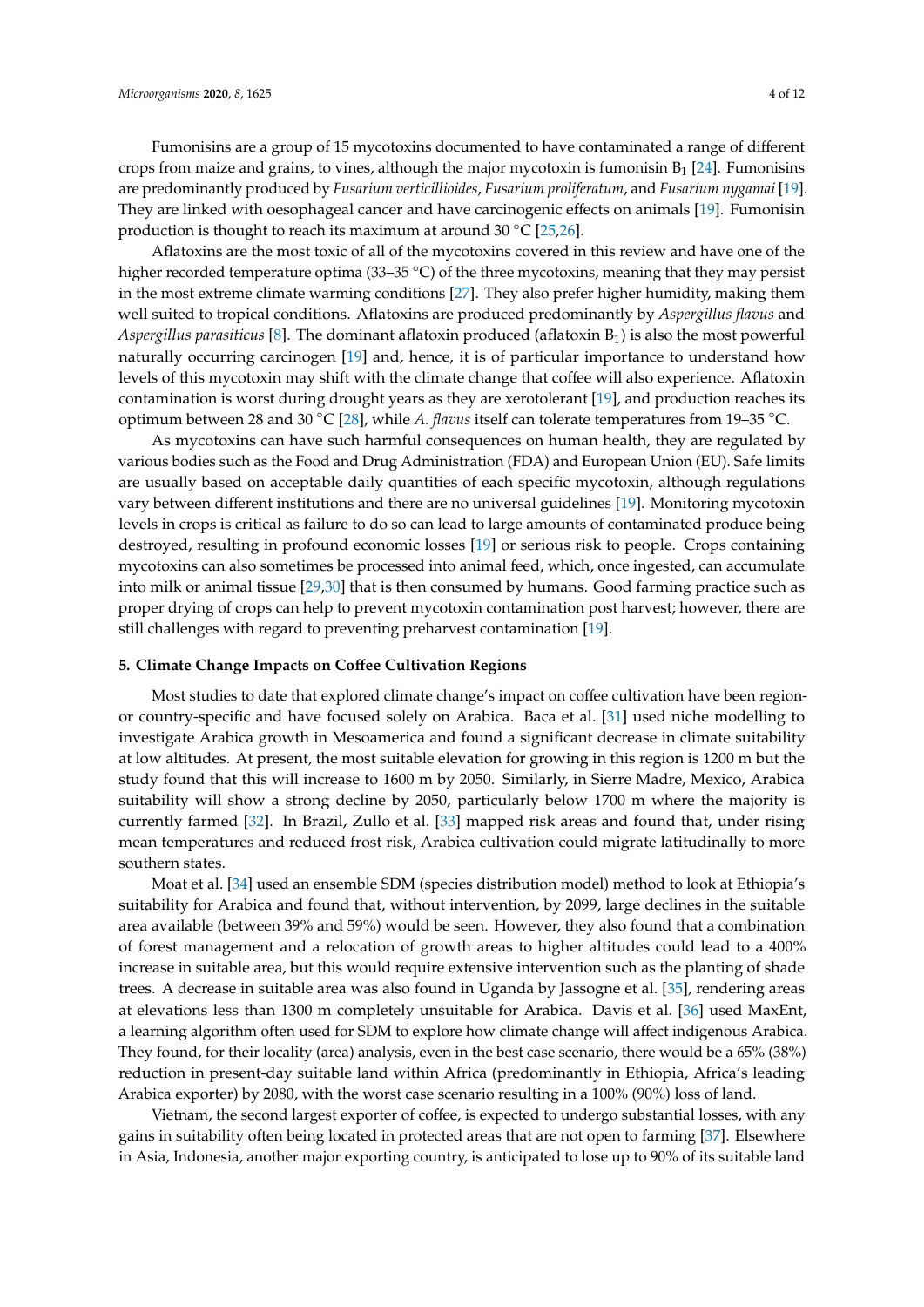in provinces such as North Sumatra and Aceh [\[38\]](#page-10-3). Additionally, Schroth et al. [\[38\]](#page-10-3) found an altitudinal migration of suitable areas in Indonesia which was also seen in Schroth et al.'s [\[32\]](#page-9-18) findings for Mexico.

Haggar and Schepp [\[14\]](#page-9-0) extended their analysis to multiple countries: Brazil, Vietnam, Guatemala, and Tanzania. All four of these countries are expected to undergo overall losses of suitable land under multiple climate change scenarios, although some regions such as the northern Sierras in Guatemala and Rio Grande do Sul in Brazil will increase in suitability.

To date, the only global study has been performed by Bunn et al. [\[11\]](#page-8-10) using three machine learning algorithms: MaxEnt, random forest, and support vector machines. The algorithms were used in conjunction with five general circulation models and the 19 bioclimatic variables to investigate present and future distributions of both Arabica and Robusta. Here, as in other studies [\[34,](#page-9-20)[39\]](#page-10-4) temperature variables were more important than precipitation ones, although precipitation appeared slightly more important for Robusta than Arabica. Like Zullo et al. [\[33\]](#page-9-19), Bunn et al. also saw a southern migration of suitable area for Brazil, as well as a general trend of altitudinal migration globally. Vietnam will lose considerable area by 2050, as will regions in West Africa. Brazil and southeast Asia will show the biggest declines in suitable area for Arabica, whilst the Congo will have the biggest declines for Robusta. In general, the greatest losses were seen at low altitudes, as well as in areas without forest cover, further highlighting the potential importance of forest management as a tool to cope with climate change as mentioned in Moat et al. [\[34\]](#page-9-20) and Magrach and Ghazoul [\[40\]](#page-10-5). Overall, land losses of 50% are projected to occur under RCP scenario 6.0 by 2050 for both species, with slight gains in East Africa and the Asian Island States (Figure [1\)](#page-5-0).

These results are very similar to those found by Adhikari et al. [\[41\]](#page-10-6), who used boosted regression trees to perform a similar species distribution modelling study. As with Bunn et al. [\[11\]](#page-8-10), the major drivers of coffee distribution were identified as temperature seasonality and the annual temperature range. Adhikari et al. found that, by 2070, Robusta could lose ~25% of its suitable area under RCP 2.6, 4.5 and 6.0 (Figure [1\)](#page-5-0). Further losses only occur under RCP 8.0 with a loss of ~35%. For Arabica, the losses will be more severe, with losses of ~40% for RCP 2.6 and 4.6, and ~95% for RCP 6.0 and 8.5.

Bunn et al.'s [\[11\]](#page-8-10) study found that Robusta will undergo more severe losses than Arabica. This contradicts the idea that Robusta is more heat-tolerant and, therefore, better suited to increasing temperatures (e.g., Magrach and Ghazoul [\[40\]](#page-10-5)). The general consensus that Robusta's optimal temperature range is between 22 and 28 °C [\[9\]](#page-8-8) comes from the climatic conditions of its native habitat. This was challenged by Kath et al. [\[42\]](#page-10-7). Using temperature and precipitation data and yields across southeast Asia, the authors used hierarchical Bayesian modelling to investigate Robusta's optimal temperature and found that it lies below 20.5 ◦C, which is significantly lower than previously thought. Robusta's optimal temperature was previously thought to be above 25 °C; however, the authors saw that yields were 50% lower at this temperature compared with yields at 20.5 °C. This suggests that previous studies may have overestimated Robusta's ability to tolerate climatic change, as well as its ability to replace Arabica as temperatures increase.

Many studies also overlooked the role that increasing  $CO<sub>2</sub>$  concentrations may have on coffee growth. Those that investigated this found that increasing  $CO<sub>2</sub>$  concentrations make coffee species more resilient to increasing temperatures by enhancing photosynthetic processes and potentially even improving crop yields [\[43](#page-10-8)[–45\]](#page-10-9). Further work is, therefore, needed to include  $CO<sub>2</sub>$  in the future as it may be that previous research underestimated coffee's resilience in a higher-CO<sub>2</sub> world [\[46\]](#page-10-10).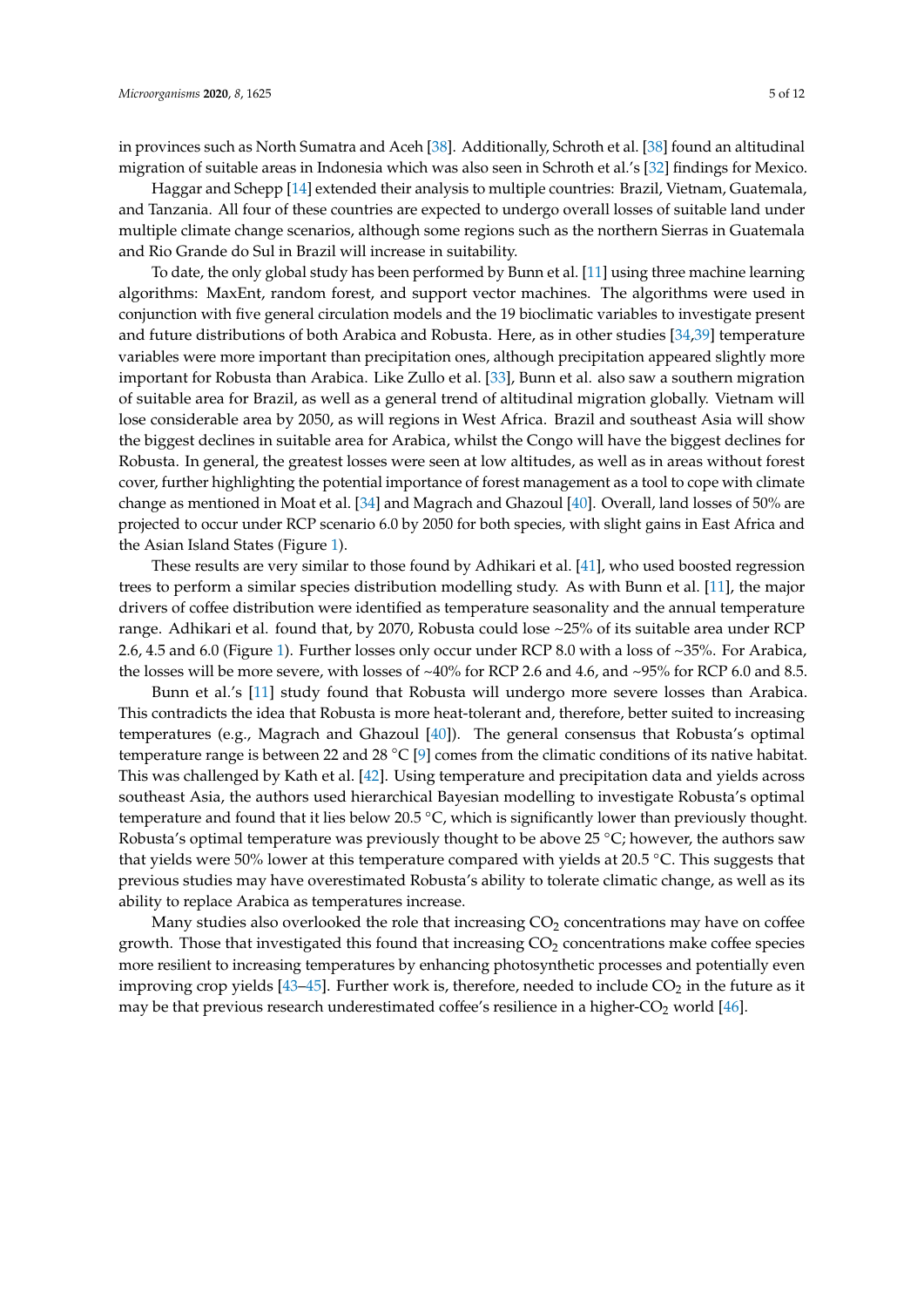<span id="page-5-0"></span>

**Figure 1.** Present-day and future suitability maps for Arabica and Robusta. A value of 1 indicates a high probability (certainty) of species presence in the region, while a value of 0 indicates a very low probability of species presence on the basis of bioclimate conditions. Future scenarios presented are those of the Intergovernmental Panel on Climate Change (IPCC) (2013) RCP 2.6 and 8.5 for 2070. Source: Adhikari et al. [\[41\]](#page-10-6).

#### **6. Climate Change Impact on Mycotoxins and Mycotoxigenic Fungi**

Currently, there is a significant lack of research with regard to climate change impacts on mycotoxigenic fungi on coffee; however, general patterns can be discussed on the basis of previous research for other crops and on environmental studies on the fungi and mycotoxins themselves.

As OTA is optimally produced by *A. ochraceus* between 25 and 30 ◦C, but only at 25 ◦C for *P. verrucosum* [\[21\]](#page-9-7), it is likely that the latter will become less prominent in OTA production due to climate change. Climatic change will not only involve increases in temperature, but also an increase in intensity of the water cycle [\[2\]](#page-8-1). As coffee already requires wet conditions, the rainfall and humidity in cultivation areas is likely to increase, and, as *Aspergillus* species prefer hotter and more humid climates [\[47\]](#page-10-11), they will likely thrive in these conditions. Studies conducted on OTA and wine have shown that elevated CO<sub>2</sub> concentrations, temperature, and humidity all result in increased OTA production [\[24,](#page-9-10)[48\]](#page-10-12).

*A. flavus* can grow in a wide range of temperatures (between 19 and 35 ◦C) and, thus, it is well suited to cope with future climatic shifts. Its optimum temperature for aflatoxin production is between 28 and 33 ◦C [\[21\]](#page-9-7). This is higher than for OTA production by *A. ochraceus*, which could mean that, in the future, aflatoxins may become the most dominant mycotoxin. This is an area for concern as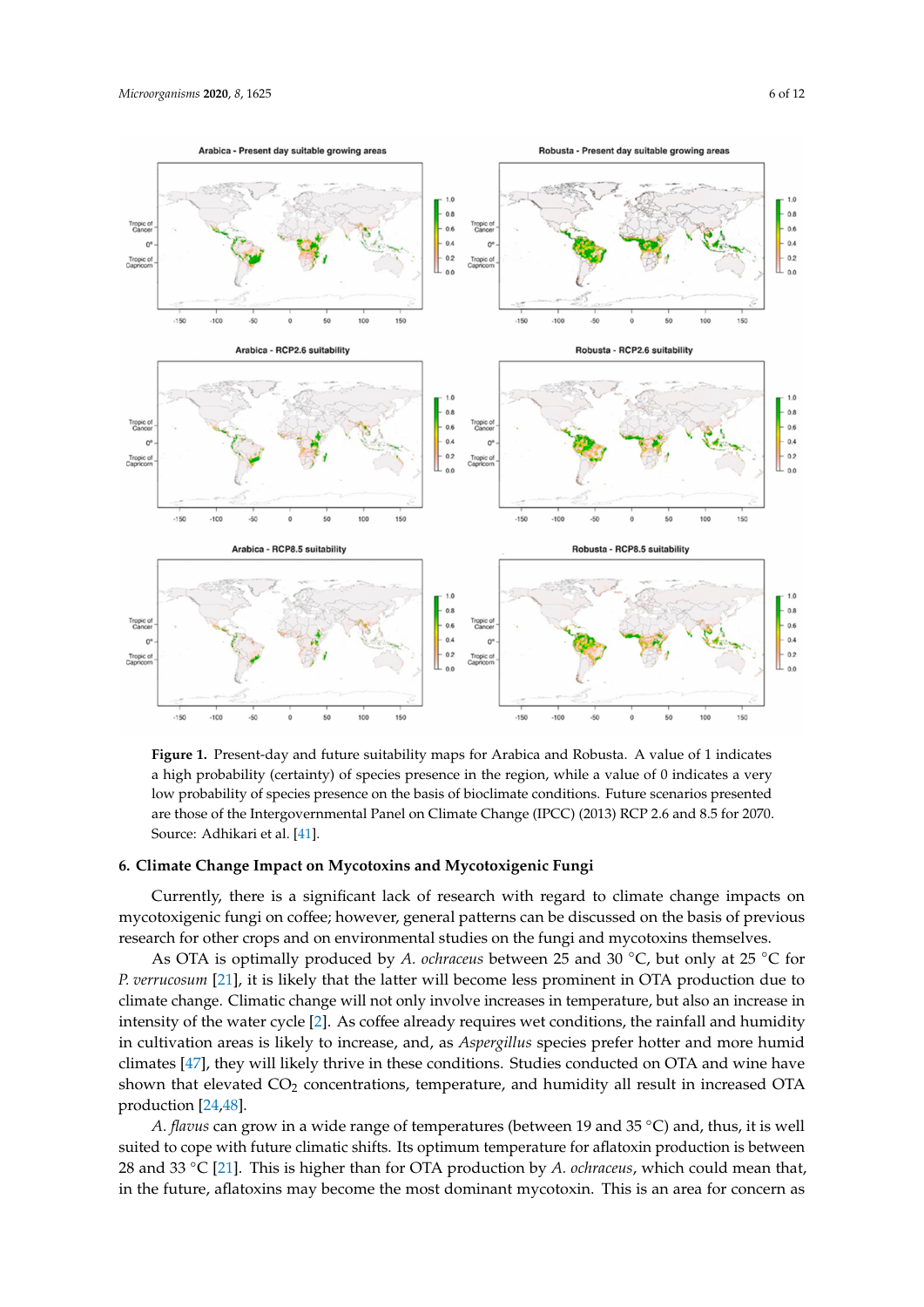aflatoxins are classed as group 1 carcinogens [\[24\]](#page-9-10). Increases in this mycotoxin have already been shown for maize in modelling studies for Europe [\[49\]](#page-10-13).

Fumonisin production is thought to reach its maximum at around 30  $°C$  [\[25](#page-9-11)[,26\]](#page-9-12) and, hence, this mycotoxin is also likely to increase with climate change. Although *Fusarium* species are also tolerant to higher temperatures, they are not as xerotolerant as *A. flavus* [\[50\]](#page-10-14); thus, in areas where rainfall is predicted to decrease, fumonisins may be replaced by aflatoxins. However, as coffee has higher rainfall requirements, drought is unlikely to be an issue and *Fusarium* species are likely to continue to thrive under climate change with increasing temperatures.

Overall, there is an apparent likelihood that, in an increasingly warmer world, mycotoxin production will rise, as higher temperatures and wetter climates provide ideal conditions for fungi and, thus, mycotoxin production [\[51\]](#page-10-15). Climate change will also bring about shifts in which mycotoxins are most prevalent, for example, *Penicillium* species may decline, and there may be an increase in aflatoxin-producing *Aspergilli* species, which are more hazardous to human and animal health.

Additionally, climate change will indirectly increase fungal growth on coffee due to plant stress. As coffee has strict environmental requirements and limited space for altitudinal migration as seen in the previous section, it is likely that current cultivation areas will become less bioclimatically suitable. The resultant stress on the coffee plants can lead to them becoming more prone to fungal infection and mycotoxin contamination [\[27\]](#page-9-13). The susceptibility to fungal infection has been determined for oil palm, where Paterson [\[52](#page-10-16)[,53\]](#page-10-17) modelled the effect of future climate on the incidence of the devastating fungal disease of basal stem rot caused by *Ganoderma boninense*. The results showed that decreasing climate suitability reduced the plant's resistance to the disease significantly, and increased mortality of oil palm was also predicted. The species distribution modelling studies showed that some land at higher altitudes will become more bioclimatically suitable for coffee cultivation in future, and, if coffee plantations are shifted to these areas, farms may benefit from a "parasites lost" phenomenon, where they are less prone to infection as they have left the fungus behind [\[27\]](#page-9-13). Robusta is likely to fare better than Arabica as it can be grown in a wider range of conditions and is a more tolerant species. This means that it will not only fare better against changes in climate, but also be less likely to suffer stress and be more resistant to infection.

Finally, as discussed in the previous section, an increase in  $CO<sub>2</sub>$  may benefit both species of coffee and improve yield; however, these studies did not consider the fact that increased  $CO<sub>2</sub>$  concentrations may also affect mycotoxigenic fungi. While little research exists for coffee, studies have found that both maize and wheat become more susceptible to *Fusarium*-related diseases with increased CO<sub>2</sub> concentrations, although whether this means there will be an increase in fumonisins is less clear [\[54](#page-10-18)[,55\]](#page-10-19).

Ghini et al. [\[56\]](#page-11-0) provided the first evidence that the fungal community associated with mycotoxins may not be affected by the  $CO<sub>2</sub>$  treatments in free-air  $CO<sub>2</sub>$  enrichment undertaken in Brazil. The authors mentioned that special care must be exercised when analysing these data as they represent the first harvest, and the elapsed time under elevated  $CO<sub>2</sub>$  might not have been sufficiently long to affect the population of fungal production. However, Akbar et al. [\[57\]](#page-11-1) stated that there was only a significant stimulation of OTA production by *A. westerdijkiae* strains in elevated CO<sub>2</sub> (1000 ppm) at 0.90 a<sub>w</sub> on stored coffee beans. Akbar et al. [\[58\]](#page-11-2) demonstrated a high OTA contamination of stored green coffee when colonised by *A. westerdijkiae* strains, especially at 0.95 and 0.97 a<sub>w</sub> and 30 °C, regardless of CO<sub>2</sub> levels. OTA contamination levels were significantly lower than at 35 ◦C than 30 ◦C on every occasion. However, there were higher OTA contamination levels from strains at 0.95 and 0.90  $a_w$  and 1000 ppm  $CO<sub>2</sub>$  at 35 °C. These results suggest that the stress of interacting abiotic factors results in a stimulation of OTA production by this species, which is relevant to climate change. The differences between the type strain, *A. westerdijkiae* (CBS 121986), and all the other strains employed were interesting and it would be useful to know why the strains diverged.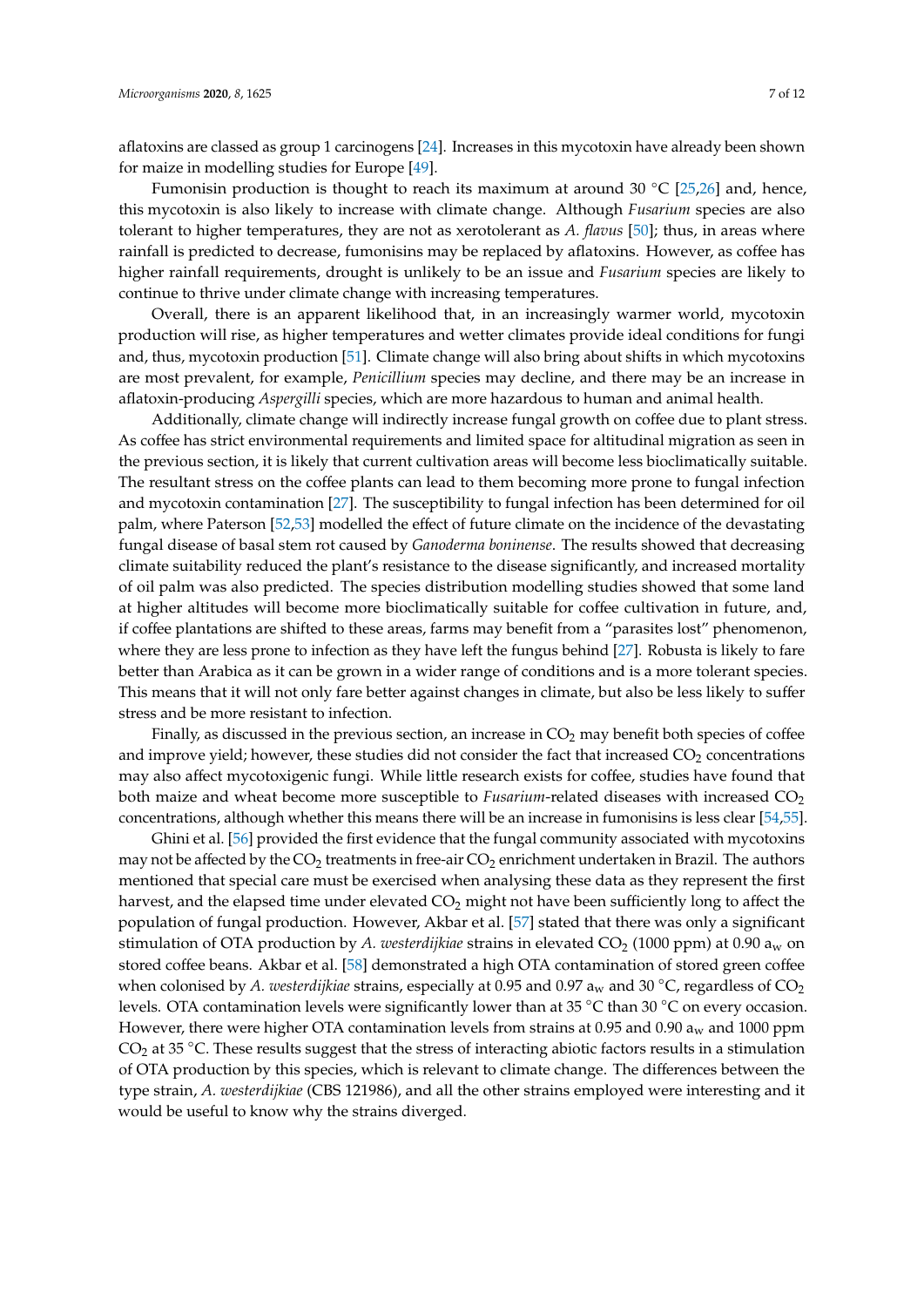#### **7. Current Observations**

Within the agricultural sector, changes in mycotoxigenic fungi are already being seen due to climate change. Dry and hot weather in Europe contributed to a 2003 outbreak of *A. flavus* on crops in Italy, uncommon previously [\[51\]](#page-10-15). *A. flavus* was able to colonise ripening maize by outcompeting the more common *Fusarium* species, causing an increase in aflatoxin B1 contamination. Furthermore, increased notifications of aflatoxin M1 in milk in 2012 were related to an increase of aflatoxins in maize for animal feed from southeast Europe. The maize survived a severe drought, making the crop vulnerable to infection by *A. flavus*/*A. parasiticus*, resulting in increased aflatoxins. A large survey established aflatoxin contamination of corn, almonds, and pistachios grown in southern Europe due to the recent development of a subtropical climate. Furthermore, a model developed for *A. flavus* growth and aflatoxin B1 production indicated a clear increase in aflatoxin risk in areas in central/southern Spain, south Italy, Greece, north/southeast Portugal, Bulgaria, Albania, Cyprus, and Turkey with an increase of +2 °C. A. flavus was able to colonise maize at the ripening stage by outcompeting *Fusarium* species. Drought and extreme elevated temperatures (>35 °C) resulted in a change from *Fusarium verticillioides* and contamination with fumonisins of maize to *A. flavus* and aflatoxins. Reduced sporulation occurred at dry conditions of 0.90 water activity (aw), but *A. flavus* can even grow at 0.73 a<sup>w</sup> and produce aflatoxins at 0.85 aw, while *F. verticillioides* growth is low at 0.90 a<sup>w</sup> and fumonisins are produced only at  $>0.93$  a<sub>w</sub> [\[51\]](#page-10-15). Furthermore, aflatoxin contamination was not detected initially in Serbian maize, but hot and dry weather resulted in 69% of samples being contaminated with aflatoxins. Mycotoxin levels in cereal and mixed feed samples collected in Hungary were examined, and aflatoxin B1 levels above the EU limit were observed in 4.8% of the samples. Aflatoxin in maize (2003) and milk (2007, 2011, 2012, 2013) originating from Hungary, Serbia, Romania, and Slovenia was detected within the framework of the Rapid Alert System for Food and Feed of the European Union. Due to the extreme weather conditions in 2012 in Central Europe, aflatoxin contamination of maize and milk caused serious problems in Serbia, Romania, and Croatia. Aflatoxins were also detected in maize kernels in Hungary after harvest in 2012. High temperatures favour the growth of the fumonisin producer *F. verticillioides* in maize [\[51\]](#page-10-15). Displacement of the formerly predominant species, *F. culmorum* and *Microdochium nivale*, by the more virulent plant pathogen *F. graminearum* as a result of warm European summers has been reported. A more toxigenic 3-acetylated deoxynivalenol (3ADON) chemotype of *F. graminearum* replaced the 15-acetylated deoxynivalenol (15ADON) chemotype in Canada. In contrast, Minnesota, the United States of America (USA) has witnessed the emergence of a novel *Fusarium* isolate called the "Northland population", which does not produce the trichothecenes deoxynivalenol or nivalenol [\[51\]](#page-10-15), partially confirming that it is conceivable that reduced mycotoxins may occur with climate change.

Increasing temperatures have resulted in the coffee berry borer being found at elevations 300 m higher 10 years ago in the Kilimanjaro region [\[59\]](#page-11-3). In Ethiopia, the insect is now also able to complete more generations per year [\[60\]](#page-11-4). Not only will the increase in pests themselves bring more mycotoxigenic fungi, it will also render coffee plants more vulnerable to disease by destroying them. East African coffee farmers have also described changes in annual weather patterns, with longer dry seasons and heavier rainfall in the wet season [\[39\]](#page-10-4). This has had negative effects on the flowering process and, thus, the timing of cherry initialisation. Veracruz, Mexico received 40 mm less rainfall per year from 1969–1998 [\[61\]](#page-11-5). Coffee yields in Costa Rica have declined as mean and maximum temperatures rise [\[62\]](#page-11-6). In Tanzania, declines in Arabica were shown to be most affected by increasing night-time temperatures between 1961 and 2012 [\[39\]](#page-10-4). This evidence that changes are already underway highlights the pressing need to further understand and mitigate their consequences.

#### **8. Conclusions**

In summary, both Arabica and Robusta will see declines in important cultivation areas such as Brazil, Vietnam, and Ethiopia due to climate change. Suitable areas will migrate to higher altitudes where temperatures are cooler; however, latitudinal shifts are constrained by both species' need for little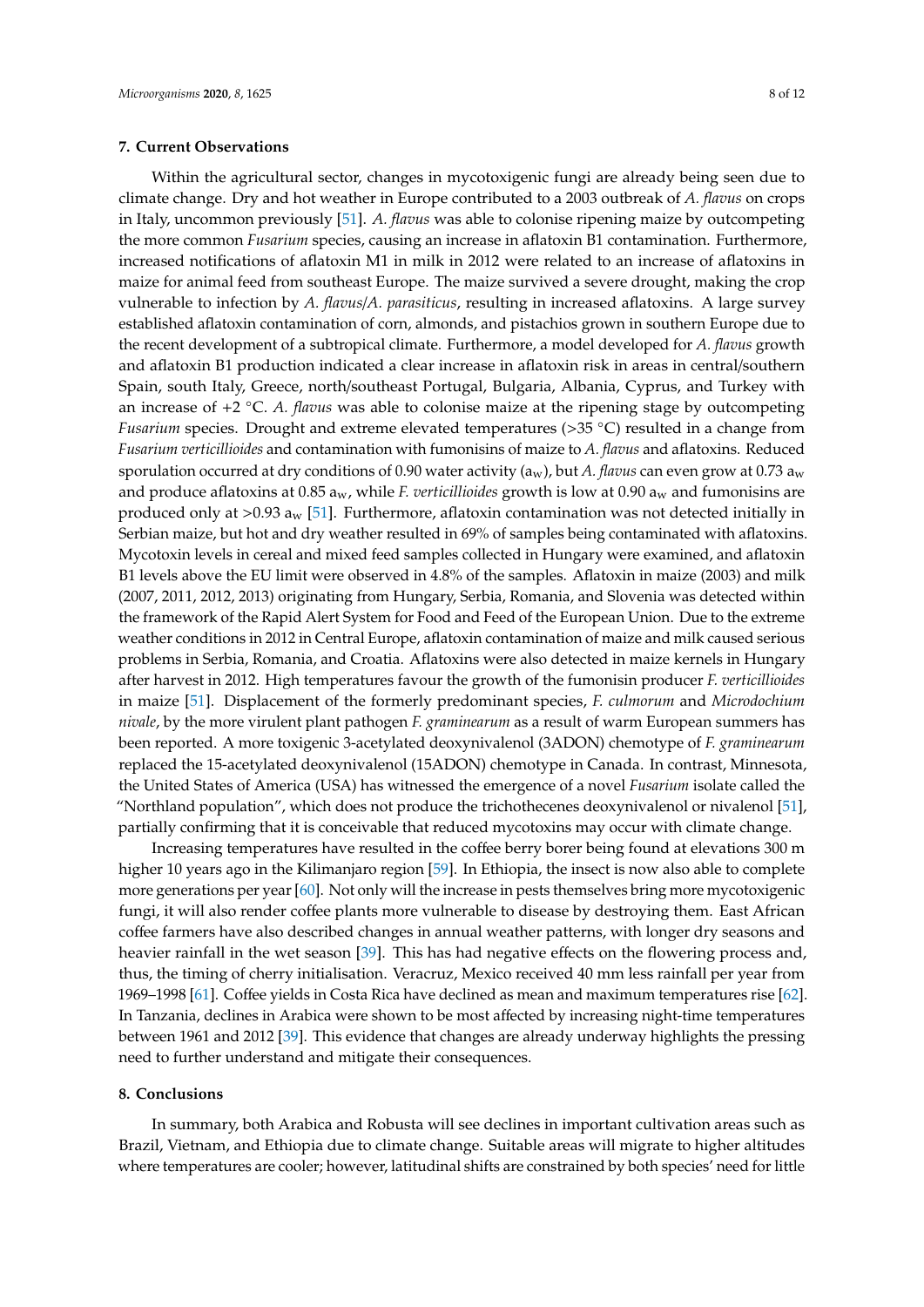fluctuation in temperature. Generally, Arabica fares worse than Robusta (although there are exceptions as shown by Bunn et al., 2015), with Robusta actually gaining suitable area in some future scenarios.

Increased temperatures will also see an overall increase in mycotoxin production, particularly for those more suited to higher temperatures such as aflatoxins, which is of particular concern due to the fact they are a class I carcinogen. Arabica and Robusta's limited ability to relocate means that both species will be grown in less suitable climates, increasing plant stress and making coffee more susceptible to fungal infection and mycotoxins contamination. However, in a few areas where relocating farms is possible, mycotoxin contamination may decrease due to the "parasites lost" phenomenon. More research is needed to understand how shifts in suitable areas for Arabica and Robusta will affect the fungi and their mycotoxins under various climate change scenarios. Further studies should also focus on the impact that increasing  $CO<sub>2</sub>$  growth will have on both coffee and mycotoxigenic fungi. Considering coffee's importance as a cash crop, there are currently significant gaps in the knowledge when compared with other crops such as maize or wine.

**Author Contributions:** Conceptualization, R.R.M.P., M.A.M., and M.A.; writing—original draft preparation, M.A.; writing—review and editing, M.A., E.L.I., R.R.M.P., and M.A.M. All authors read and agreed to the published version of the manuscript.

**Funding:** This research received external funding from the Natural Environment Research Council London DTP (NE/L002485/1).

**Conflicts of Interest:** The authors declare no conflict of interest.

## **References**

- <span id="page-8-0"></span>1. IPCC. Summary for Policymakers. In *Climate Change 2014: Impacts, Adaptation, and Vulnerability. Part A: Global and Sectoral Aspects. Contribution of Working Group II to the Fifth Assessment Report of the Intergovernmental Panel on Climate Change*; Cambridge University Press, University Printing House: Cambridge, UK, 2014.
- <span id="page-8-1"></span>2. Observatory of Economic Complexity. Trade Data of Coffee. Available online: https://[oec.world](https://oec.world/en/profile/hs92/coffee)/en/profile/ [hs92](https://oec.world/en/profile/hs92/coffee)/coffee (accessed on 20 September 2020).
- <span id="page-8-2"></span>3. Observatory of Economic Complexity. Trade Data for Burundi. Available online: https://[oec.world](https://oec.world/en/profile/country/bdi#trade-products)/en/ profile/country/[bdi#trade-products](https://oec.world/en/profile/country/bdi#trade-products) (accessed on 20 September 2020).
- <span id="page-8-3"></span>4. Minten, B.; Seneshaw, T.; Tadesse, K.; Yaw, N. *Structure and Performance of Ethiopia's Co*ff*ee Export Sector*; Ethiopia Strategy Support Program Working Paper 66; International Food Policy Research Institute: Washington, DC, USA, 2014.
- <span id="page-8-4"></span>5. Gonzalez-Perez, M.A.; Gutierrez-Viana, S. Cooperation in coffee markets: The case of Vietnam and Colombia. *J. Agribus. Dev. Emerg. Econ.* **2012**, *2*, 57–73. [\[CrossRef\]](http://dx.doi.org/10.1108/20440831211219237)
- <span id="page-8-5"></span>6. You, L.; Bolwig, S. *Alternative Growth Scenarios for Ugandan Co*ff*ee to 2020*; EPTD Discussion Paper NO. 98; International Food Policy Research Institute: Washington, DC, USA, 2003.
- <span id="page-8-6"></span>7. International Coffee Council, 121st Session. *Development of Co*ff*ee Trade Flows*; International Coffee Organization: London, UK. Available online: http://www.ico.org/documents/cy2017-18/[icc-121-4e-trade](http://www.ico.org/documents/cy2017-18/icc-121-4e-trade-flows.pdf)[flows.pdf](http://www.ico.org/documents/cy2017-18/icc-121-4e-trade-flows.pdf) (accessed on 7 September 2020).
- <span id="page-8-7"></span>8. Paterson, R.R.M.; Lima, N.; Taniwaki, M.H. Coffee, mycotoxins and climate change. *Food Res. Int.* **2014**, *61*, 1–15. [\[CrossRef\]](http://dx.doi.org/10.1016/j.foodres.2014.03.037)
- <span id="page-8-8"></span>9. Wintgens, J.N. *Co*ff*ee: Growing, Processing, Sustainable Production: A Guidebook for Growers, Processors, Traders, and Researchers*; Wiley VCH: Weinheim, Germany, 2008.
- <span id="page-8-9"></span>10. Hoffman, J. *The World Atlas of Co*ff*ee: From Beans to Brewing—Co*ff*ees Explored, Explained and Enjoyed*, 2nd ed.; Octopus Publishing Group: London, UK, 2018.
- <span id="page-8-10"></span>11. Bunn, C.; Läderach, P.; Rivera, O.; Kirschke, D. A Bitter Cup: Climate Change Profile of Global Production of Arabica and Robusta Coffee. *Clim. Chang.* **2015**, *129*, 89–101. [\[CrossRef\]](http://dx.doi.org/10.1007/s10584-014-1306-x)
- <span id="page-8-11"></span>12. Fairbridge, R.W.; Oliver, J.E. Lapse Rate. In *Encyclopedia of World Climatology*; Oliver, J.E., Ed.; Springer: Boston, MA, USA, 2005; p. 448.
- <span id="page-8-12"></span>13. DaMatta, F.M. Ecophysiological Constraints on the Production of Shaded and Unshaded Coffee: A Review. *Field Crop. Res.* **2004**, *86*, 99–114. [\[CrossRef\]](http://dx.doi.org/10.1016/j.fcr.2003.09.001)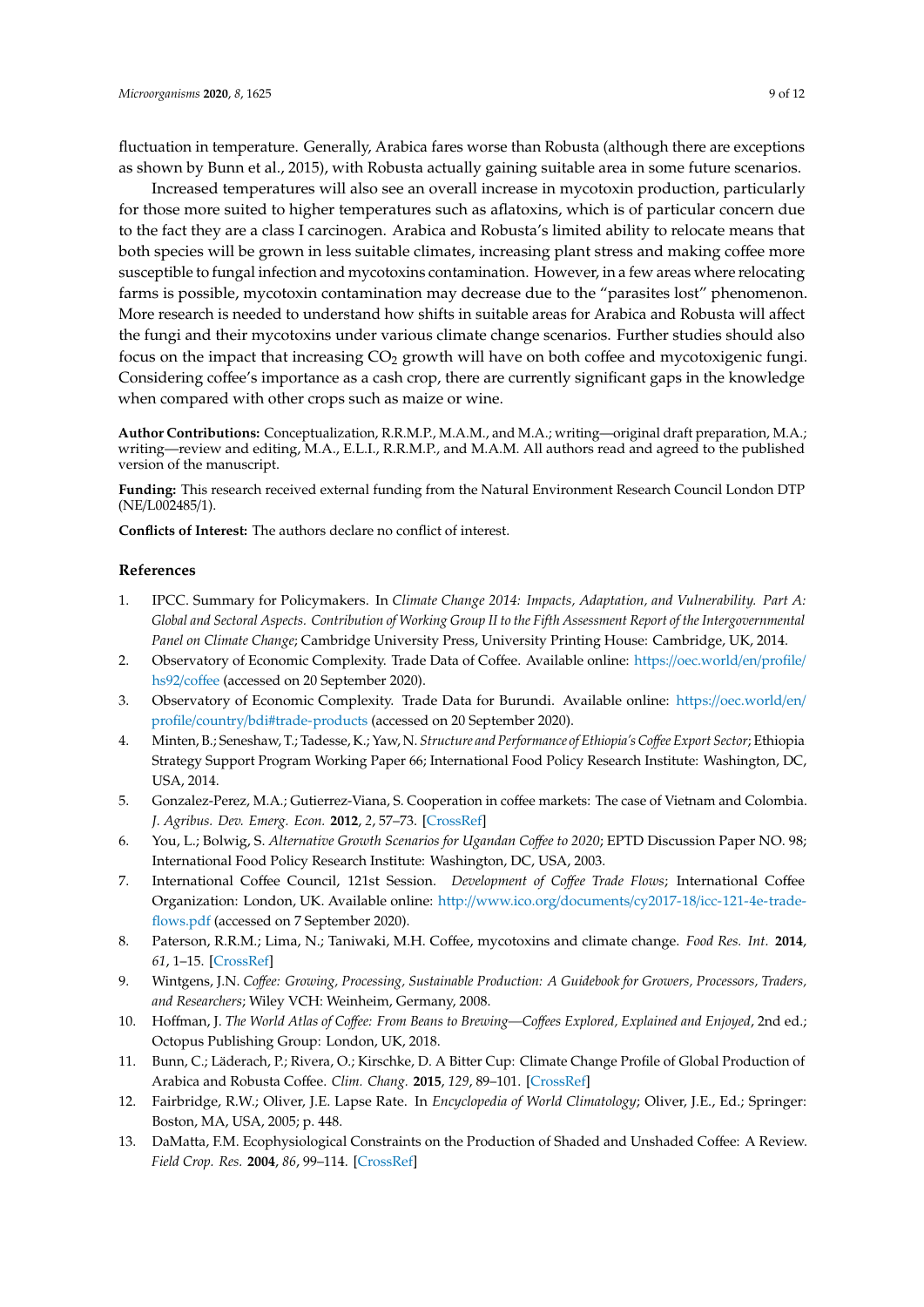- <span id="page-9-0"></span>14. Haggar, J.; Schepp, K. *Co*ff*ee and Climate Change: Impacts and Options for Adaptation in Brazil, Guatemala, Tanzania and Vietnam*; National Resources Institute, University of Greenwich, Medway Campus: Kent, UK, 2012.
- <span id="page-9-1"></span>15. De Camargo, M. The Impact of Climatic Variability and Climate Change on Arabic Coffee Crop in Brazil. *Bragantia* **2010**, *69*. [\[CrossRef\]](http://dx.doi.org/10.1590/S0006-87052010000100030)
- <span id="page-9-2"></span>16. Organisation for Economic, and Co-operation and Development (OECD). Atlas on Regional Integration in West Africa. Available online: https://[www.oecd.org](https://www.oecd.org/swac/publications/39596349.pdf.)/swac/publications/39596349.pdf. (accessed on 27 September 2020).
- <span id="page-9-3"></span>17. Escobar-Ramírez, S.; Grass, I.; Armbrecht, I.; Tscharntke, T. Biological Control of the Coffee Berry Borer: Main Natural Enemies, Control Success, and Landscape Influence. *Biol. Control* **2019**, *136*, 103992. [\[CrossRef\]](http://dx.doi.org/10.1016/j.biocontrol.2019.05.011)
- <span id="page-9-4"></span>18. Badel, J.L.; Zambolim, L. Coffee bacterial diseases: A plethora of scientific opportunities. *Plant Pathol.* **2018**, *68*, 411–425. [\[CrossRef\]](http://dx.doi.org/10.1111/ppa.12966)
- <span id="page-9-5"></span>19. Bennett, J.W.; Klich, M. Mycotoxins. *Clin. Microbiol. Rev.* **2003**, *16*, 497–516. [\[CrossRef\]](http://dx.doi.org/10.1128/CMR.16.3.497-516.2003)
- <span id="page-9-6"></span>20. Bessaire, T.; Perrin, I.; Tarres, A.; Bebius, A.; Reding, F.; Theurillat, V. Mycotoxins in green coffee: Occurrence and risk assessment. *Food Control* **2019**, *96*, 59–67. [\[CrossRef\]](http://dx.doi.org/10.1016/j.foodcont.2018.08.033)
- <span id="page-9-7"></span>21. Sanchis, V.; Magan, N. Environmental conditions affecting mycotoxins. In *Mycotoxins in Food*; Magan, N., Olsen, M., Eds.; Woodhead Publishing Series in Food Science, Technology and Nutrition; Woodhead Publishing: Cambridge, UK, 2004; pp. 174–189.
- <span id="page-9-8"></span>22. Paterson, R.R.M.; Baker, P. Ochratoxin A in coffee. In *Co*ff*ee Futures. A Source Book of Some Critical Issues Confronting the Co*ff*ee Industry*; Baker, P.S., Ed.; CABI Commodities: Wallingford, UK, 2001; pp. 16–25.
- <span id="page-9-9"></span>23. Khaneghah, A.M.; Fakhri, Y.; Abdi, L.; Fernanda, C.; Coppa, S.C.; Franco, L.T.; Fernandes des Oliveira, C.A. The concentration and prevalence of ochratoxin A in coffee and coffee based products: A global systematic review, meta-analysis and meta-regression. *Fungal Biol.* **2019**, *8*, 611–617. [\[CrossRef\]](http://dx.doi.org/10.1016/j.funbio.2019.05.012)
- <span id="page-9-10"></span>24. Paterson, R.R.M.; Venancio, A.; Lima, N.; Guilloux-Benatier, M.; Rousseaux, S. Predominant mycotoxins, mycotoxigenic fungi and climate change related to wine. *Food Res. Int.* **2018**, *103*, 478–491. [\[CrossRef\]](http://dx.doi.org/10.1016/j.foodres.2017.09.080) [\[PubMed\]](http://www.ncbi.nlm.nih.gov/pubmed/29389638)
- <span id="page-9-11"></span>25. Marin, S.; Homedes, V.; Sanchis, V.; Ramos, A.J.; Magan, N. Impact of Fusarium moniliforme and F. proliferatum colonisation of maize on calorific losses and fumonisin production under different environmental conditions. *J. Stored Prod. Res.* **1999**, *35*, 15–26. [\[CrossRef\]](http://dx.doi.org/10.1016/S0022-474X(98)00026-5)
- <span id="page-9-12"></span>26. Battilani, P.; Formenti, S.; Rossi, V.; Ramponi, C. Dynamic of water activity in maize hybrids is crucial for fumonisin contamination in kernels. *J. Cereal Sci.* **2011**, *54*, 467–472. [\[CrossRef\]](http://dx.doi.org/10.1016/j.jcs.2011.08.014)
- <span id="page-9-13"></span>27. Paterson, R.R.M.; Lima, N. Further mycotoxin effects from climate change. *Food Res. Int.* **2011**, *44*, 2555–2566. [\[CrossRef\]](http://dx.doi.org/10.1016/j.foodres.2011.05.038)
- <span id="page-9-14"></span>28. O'Brian, G.R.; Georgianna, D.R.; Wilkinson, J.R.; Yu, J.; Abbas, H.K.; Bhatnagar, D.; Clevland, T.E.; Nierman,W.; Payne, G.A. The effect of elevated temperature on gene transcription and aflatoxin biosynthesis. *Mycologia* **2007**, *99*, 232–239. [\[CrossRef\]](http://dx.doi.org/10.1080/15572536.2007.11832583)
- <span id="page-9-15"></span>29. Rutqvist, L.; Björklund, N.E.; Hult, K.; Hökby, E.; Carlsson, B. Ochratoxin A as the cause of spontaneous nephropathy in fattening pigs. *Appl. Environ. Microbiol.* **1978**, *36*, 920–925. [\[CrossRef\]](http://dx.doi.org/10.1128/AEM.36.6.920-925.1978)
- <span id="page-9-16"></span>30. Van Egmond, H.P. Aflatoxin M1: Occurrence, toxicity, regulation. In *Mycotoxins in Dairy Products*; Van Egmond, H.P., Ed.; Elsevier Applied Science: London, UK, 1989; pp. 11–55.
- <span id="page-9-17"></span>31. Baca, M.; Läderach, P.; Haggar, J.; Schroth, G.; Ovalle, O. An Integrated Framework for Assessing Vulnerability to Climate Change and Developing Adaptation Strategies for Coffee Growing Families in Mesoamerica. *PLoS ONE* **2014**, *9*, e88463. [\[CrossRef\]](http://dx.doi.org/10.1371/journal.pone.0088463)
- <span id="page-9-18"></span>32. Schroth, G.; Laderach, G.; Dempewolf, J.; Philpott, S.; Haggar, J.P.; Eakin, H.; Garcia Moreno, J.; Soto Pinto, L.; Hernandez, R.; Eitzinger, A.; et al. Towards a Climate Change Adaptation Strategy for Coffee Communities and Ecosystems in the Sierra Madre de Chiapas, Mexico. *Mitig. Adapt. Strateg. Glob. Chang.* **2009**, *14*, 605–625. [\[CrossRef\]](http://dx.doi.org/10.1007/s11027-009-9186-5)
- <span id="page-9-19"></span>33. Zullo, J.; Pinto, H.S.; Assad, E.D.; Heuminski de Ávila, A.M. Potential for Growing Arabica Coffee in the Extreme South of Brazil in a Warmer World. *Clim. Chang.* **2011**, *109*, 535–548. [\[CrossRef\]](http://dx.doi.org/10.1007/s10584-011-0058-0)
- <span id="page-9-20"></span>34. Moat, J.; Williams, J.; Baena, S.; Wilkinson, T.; Gole, T.W.; Challa, Z.K.; Demissew, S.; Davis, A.P. Resilience Potential of the Ethiopian Coffee Sector under Climate Change. *Nat. Plants* **2017**, *3*, 17081. [\[CrossRef\]](http://dx.doi.org/10.1038/nplants.2017.81)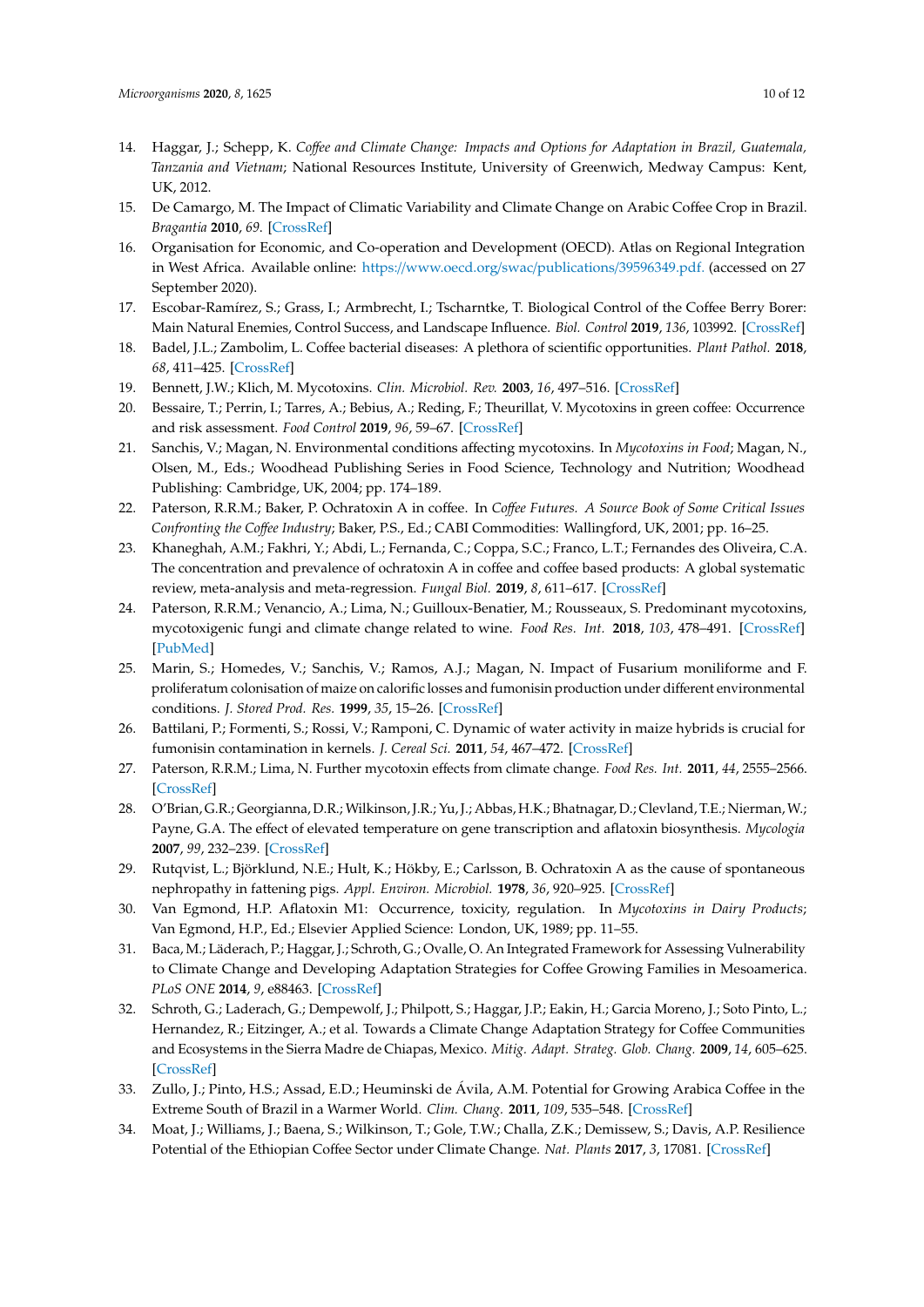- <span id="page-10-0"></span>35. Jassogne, L.; Läderach, P.; van Asten, P. The Impact of Climate Change on Coffee in Uganda. Lessons from a Case Study in Rwenzori Mountains. In *Oxfam Research Reports*; Oxfam Policy and Practice: Climate Change and Resilience; Oxfam GB, Oxfam House: Oxford, UK, 2012.
- <span id="page-10-1"></span>36. Davis, A.P.; Gole, T.W.; Baena, S.; Moat, J. The Impact of Climate Change on Indigenous Arabica Coffee (Coffea Arabica): Predicting Future Trends and Identifying Priorities. *PLoS ONE* **2012**, *7*, e47981. [\[CrossRef\]](http://dx.doi.org/10.1371/journal.pone.0047981)
- <span id="page-10-2"></span>37. UTZ. Climate Change and Vietnamese Coffee Production. Available online: https://utz.org/[wp-content](https://utz.org/wp-content/uploads/2017/03/C3-manual.pdf)/ uploads/2017/03/[C3-manual.pdf](https://utz.org/wp-content/uploads/2017/03/C3-manual.pdf) (accessed on 27 September 2020).
- <span id="page-10-3"></span>38. Schroth, G.; Läderach, P.; Cuero, D.S.B.; Neilson, J.; Bunn, C. Winner or Loser of Climate Change? A Modeling Study of Current and Future Climatic Suitability of Arabica Coffee in Indonesia. *Reg. Environ. Chang.* **2015**, *15*, 1473–1482. [\[CrossRef\]](http://dx.doi.org/10.1007/s10113-014-0713-x)
- <span id="page-10-4"></span>39. Craparo, A.C.W.; Van Asten, P.J.; Läderach, P.; Jassogne, L.T.; Grab, S.W. Coffea Arabica Yields Decline in Tanzania Due to Climate Change: Global Implications. *Agric. For. Meteorol.* **2015**, *207*, 1–10. [\[CrossRef\]](http://dx.doi.org/10.1016/j.agrformet.2015.03.005)
- <span id="page-10-5"></span>40. Magrach, A.; Ghazoul, J. Climate and Pest-Driven Geographic Shifts in Global Coffee Production: Implications for Forest Cover, Biodiversity and Carbon Storage. *PLoS ONE* **2015**, *10*, e0133071. [\[CrossRef\]](http://dx.doi.org/10.1371/journal.pone.0133071) [\[PubMed\]](http://www.ncbi.nlm.nih.gov/pubmed/26177201)
- <span id="page-10-6"></span>41. Adhikari, M.; Isaac, E.; Maslin, M.A. Future climate change impacts on Arabica and Robusta coffee cultivation. In *ECRC Research Report*; Environmental Change Research Centre, University College London: London, UK, 2020.
- <span id="page-10-7"></span>42. Kath, J.; Byrareddy, V.M.; Craparo, A.; Nguyen-Huy, T.; Mushtaq, S.; Cao, L.; Bossolasco, L. Not so robust: Robusta coffee production is highly sensitive to temperature. *Glob. Chang. Biol.* **2020**, *26*, 3677–3688. [\[CrossRef\]](http://dx.doi.org/10.1111/gcb.15097) [\[PubMed\]](http://www.ncbi.nlm.nih.gov/pubmed/32223007)
- <span id="page-10-8"></span>43. Martins, M.Q.; Rodrigues, W.P.; Fortunato, A.S.; Leitão, A.E.; Rodrigues, A.P.; Pais, I.P.; Martins, L.D.; Silva, M.J.; Reboredo, F.H.; Partelli, F.L.; et al. Protective Response Mechanisms to Heat Stress in Interaction with High [CO<sup>2</sup> ] Conditions in Coffea spp. *Front. Plant. Sci.* **2016**, *7*, 947. [\[CrossRef\]](http://dx.doi.org/10.3389/fpls.2016.00947)
- 44. Rahn, E.; Vaast, P.; Laderach, P.; van Asten, P.; Jassogne, L.; Ghazoul, J. Exploring adaptation strategies of coffee production to climate change using a process-based model. *Ecol. Model.* **2018**, *371*, 76–89. [\[CrossRef\]](http://dx.doi.org/10.1016/j.ecolmodel.2018.01.009)
- <span id="page-10-9"></span>45. Verhage, F.Y.F.; Anten, N.P.R.; Sentelhas, P.C. Carbon dioxide fertilization offsets negative impacts of climate change on Arabica coffee yield in Brazil. *Clim. Chang.* **2017**, *144*, 671–685. [\[CrossRef\]](http://dx.doi.org/10.1007/s10584-017-2068-z)
- <span id="page-10-10"></span>46. DaMatta, F.M.; Rhan, E.; Läderach, P.; Ghini, R.; Ramalho, J.C. Why could the coffee crop endure climate change and global warming to a greater extent than previously estimated? *Clim. Chang.* **2019**, *152*, 167–178. [\[CrossRef\]](http://dx.doi.org/10.1007/s10584-018-2346-4)
- <span id="page-10-11"></span>47. Paterson, R.R.M.; Lima, N. How will climate change affect mycotoxins in food? *Food Res. Int.* **2010**, *43*, 1902–1914. [\[CrossRef\]](http://dx.doi.org/10.1016/j.foodres.2009.07.010)
- <span id="page-10-12"></span>48. Cervini, C.; Verheecke-Vaessen, C.; Ferrara, M.; García-Celac, E.; Magistà, D.; Medina, A.; Gallo, A.; Magan, N.; Perrone, G. Interacting climate change factors (CO<sub>2</sub> and temperature cycles) effects on growth, secondary metabolite gene expression and phenotypic ochratoxin A production by Aspergillus carbonarius strains on a grape-based matrix. *Fungal. Biol.* **2019**. [\[CrossRef\]](http://dx.doi.org/10.1016/j.funbio.2019.11.001)
- <span id="page-10-13"></span>49. Battilani, P.; Toscano, P.; Van der Fels-Klerx, H.; Moretti, A.; Leggieri, M.C.; Brera, C.; Rortais, A.; Goumperis, T.; Robinson, T. Aflatoxin B1 contamination in maize in Europe increases due to climate change. *Sci. Rep.* **2016**, *6*, 24328. [\[CrossRef\]](http://dx.doi.org/10.1038/srep24328) [\[PubMed\]](http://www.ncbi.nlm.nih.gov/pubmed/27066906)
- <span id="page-10-14"></span>50. Botana, L.M.; Sainz, M.J. *Climate Change and Mycotoxins*; De Gruyter: Berlin, Germany, 2015.
- <span id="page-10-15"></span>51. Paterson, R.R.M.; Lima, N. Thermophilic Fungi to Dominate Aflatoxigenic/ Mycotoxigenic Fungi on Food under Global Warming. *Int. J. Environ. Res. Public Health* **2017**, *14*, 199. [\[CrossRef\]](http://dx.doi.org/10.3390/ijerph14020199)
- <span id="page-10-16"></span>52. Paterson, R.R.M. Depletion of Indonesian oil palm plantations implied from modelling oil palm mortality and *Ganoderma boninense* rot under future climate. *AIMS Environ. Sci.* **2020**, *7*, 366–379. [\[CrossRef\]](http://dx.doi.org/10.3934/environsci.2020024)
- <span id="page-10-17"></span>53. Paterson, R.R.M. Oil palm survival under climate change in Malaysia with future basal stem rot assessments. *For. Pathol.* **2020**, in press. [\[CrossRef\]](http://dx.doi.org/10.1111/efp.12604)
- <span id="page-10-18"></span>54. Vaughan, M.M.; Huffaker, A.; Schmelz, E.A.; Dafoe, N.J.; Christensen, S.; Sims, J. Effects of elevated CO<sub>2</sub> on maize defence against mycotoxigenic Fusarium verticillioides. *Plant Cell Environ.* **2014**, *37*, 2691–2706. [\[CrossRef\]](http://dx.doi.org/10.1111/pce.12337) [\[PubMed\]](http://www.ncbi.nlm.nih.gov/pubmed/24689748)
- <span id="page-10-19"></span>55. Váry, Z.M.E.; McElwain, J.C.; Doohan, F.M. The severity of wheat diseases increases when plants and pathogens are acclimatized to elevated carbon dioxide. *Glob. Chang. Biol.* **2015**, *21*, 2661–2669. [\[CrossRef\]](http://dx.doi.org/10.1111/gcb.12899)